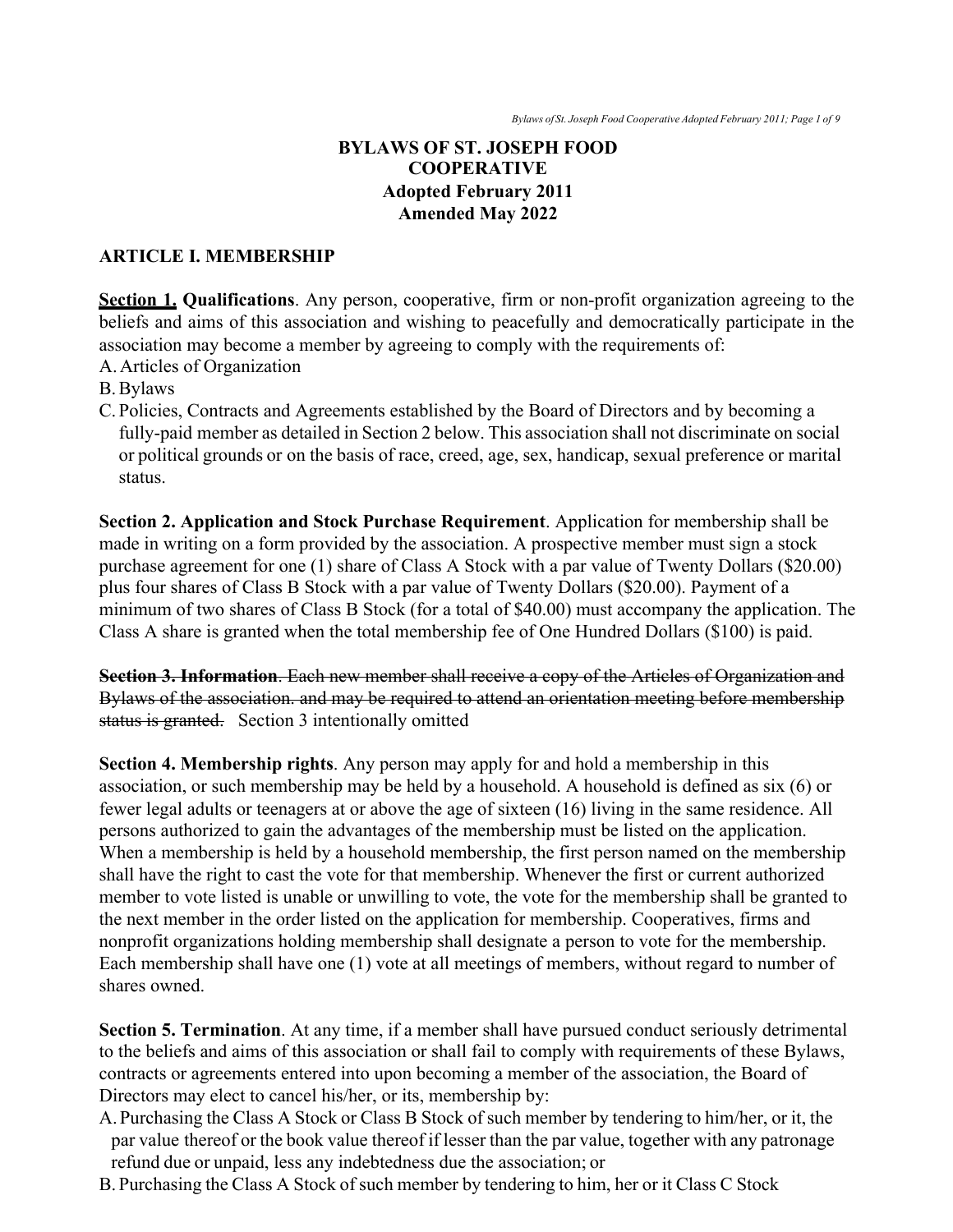representing his, her or its interest at the time of tender, such interest to be ascertained as specified above.

Provided that, if within thirty (30) days after due notice of such termination the member shall notify the Secretary of the Board that he, she or it objects to the termination of membership, and that he, she or it desires to appeal the same to the next meeting of membership and the Board shall place such a matter of a hearing as a part of the agenda for such membership meeting. In any case of termination, the Class A or Class B Stock of said member shall be cancelled and he, she or it shall thereafter have no voting right in this association.

**Section 6. Restrictions upon withdrawal and transfers of membership**. Every member upon uniting with this association agrees that in case the member shall desire to dispose of his, her or its share of Stock in the association, that the stock can only be transferred to the association upon approval by the Board of Directors. The stock of this association is not transferable in any other event.

### **ARTICLE II. MEETINGS OF MEMBERS.**

**Section 1. General Membership Meeting(s).** The annual meeting(s) of the membership, herein known as the General Membership Meeting(s), shall be held in or near St. Joseph annually at such time as may be determined by the Board of Directors of the association. The Board of Directors may elect to have more than one General Membership Meeting each year, but there must be one within four months after the date of the close of the fiscal year at such date and time as may be determined by the Board of Directors.

**Section 2. Special meetings.** The president shall cause a special meeting of the members to be called upon a written request of at least twenty (20) per cent of the members, or upon a majority vote of the directors. The notice of the time, place, and purpose of the special meeting shall be issued within ten (10) days from and after the presentation of a member petition such petition, and such special meeting shall be held within thirty (30) days from and after the day of the presenting such petition. No business shall be considered at such meeting except as may be mentioned in the call and included in the notice of the meeting.

**Section 3. Notice of meetings**. Notice shall be given by the secretary of all meetings of the members by publication in a legal newspaper published in Stearns County, by publication in a house newsletter, regularly published by or on behalf of the association and circulated generally among its members (whether delivered electronically or by mail), or by mailing a notice thereof to each member at his, her, or its last known address, at least two weeks previous to the date of the meeting. The secretary shall document compliance of this provision by preparing a copy of the notice given to members with proof of the mailing, electronic communication, or publication attached. The failure of any member to receive any such notice of the annual or special meeting of the members shall not invalidate any action which may be taken by the members at any such annual or special meeting.

**Section 4. Voting**. Normally all voting will occur at general membership meetings, However, the Board of Directors may authorize a mail ballot for voting on all matters that members are entitled to vote upon, including voting to elect directors. If authorized, mail ballots shall be sent to all members with the notice of a meeting. If a ballot is received on or before the date of the meeting, it shall be accepted and counted. There shall be no proxy voting. In order to better facilitate the election process, candidates for the Board of Directors must submit an application including a biography and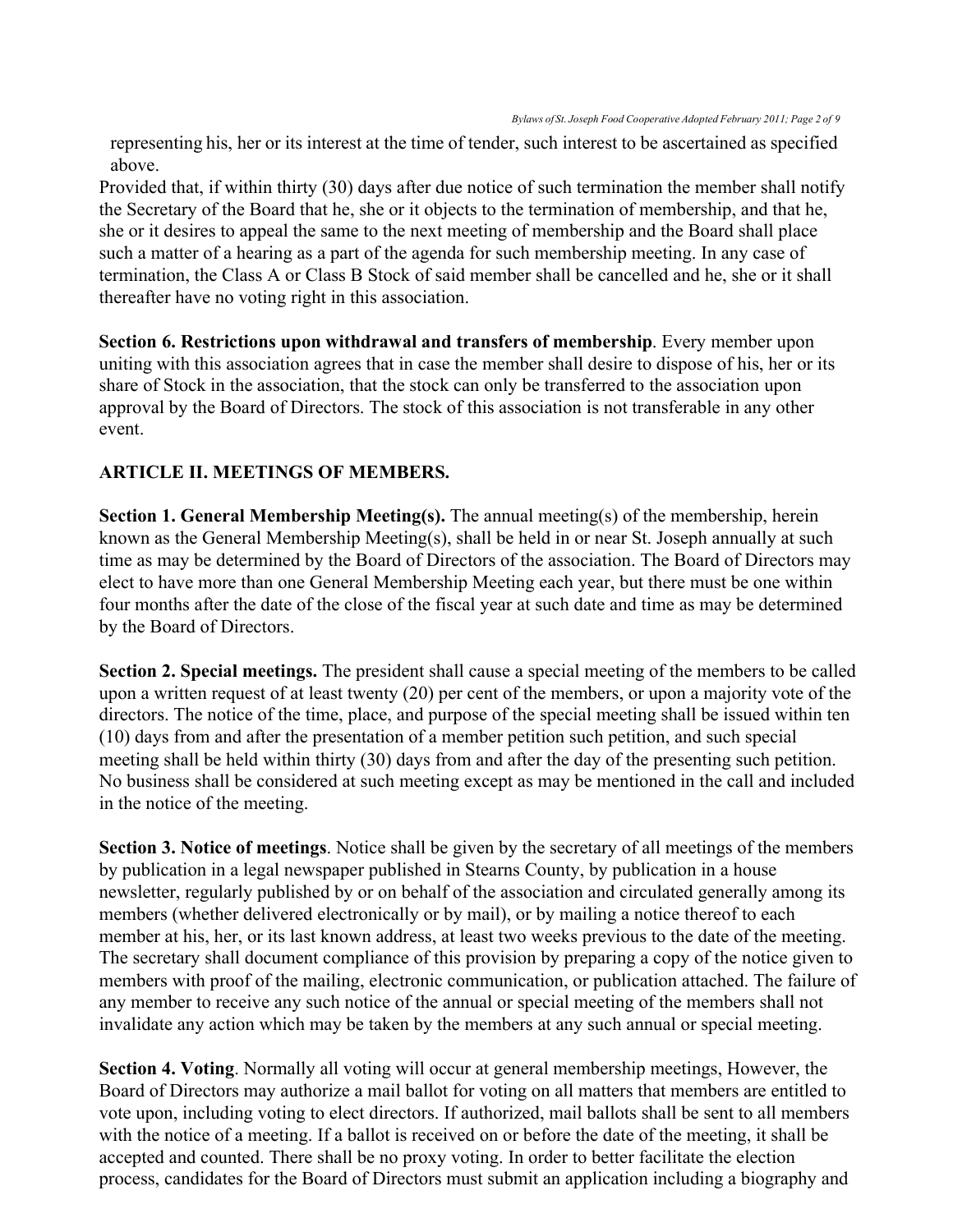statement of intent no less than 2 weeks before the General Member Meeting. These will be distributed no less than 1 week before the general member meeting to all members for prior review before elections are held at the general member meeting. No write in candidates shall be accepted.

**Section 5. Presiding officer**. The president of the association or his or her designee of the association shall preside at all meetings of the members and directors.

**Section 6. Quorum, general membership meetings**. At any regular or special meeting of the members, a quorum necessary for the transaction of business shall be at least ten percent (10%) of the total number of active holders of voting stock of the association, except that when the number of members shall exceed five hundred, fifty members present shall constitute a quorum. Only members in actual attendance at the meeting shall count towards a quorum, except for matters submitted to the membership by mail, in which case mail ballots of active members cast shall be counted towards fulfillment of the quorum requirement.

**Section 7. Order of business.** The order of business at General Membership

Meetings, and so far as practicable at all other meetings of the members shall be:

- A. Tally of attending members.
- B. Proof of notice of meeting.
- C. Reading and disposing of all unapproved minutes.
- D. Annual reports of management and directors.
- E. Unfinished business.
- F. New business.
- G. Adjournment.

**Section 8. Directors meetings and quorum.** Regular meetings of the Board of Directors shall be held at such time and place as the Board of Directors shall from time to time determine. A majority of the directors shall constitute a quorum at all meetings of the Board, and a majority vote of the directors present shall decide all questions.

**Section 9. Special directors meeting**. Special meetings of the Board of Directors may be called by the president or by a majority of said Board. Each member of the Board of Directors shall be duly notified of all such meetings.

**Section 10. Action without a meeting**. Decisions of the Board of Directors may be made without a meeting if consent in writing, stating the action to be taken, is signed by all directors and filed with the minutes. Decisions of the Board of Directors may also be made via electronic vote.

# **ARTICLE III. BOARD OF DIRECTORS**

**Section 1. Number of directors, eligibility and terms.** The number of directors of this association shall be no less than five (5) and no more than nine (9), each of whom shall be a member of the association. Only one individual from a household, firm or nonprofit corporation membership shall be eligible to be elected to the Board of Directors at a time. Directors shall be elected by ballot at the time of the annual meeting for a term of three (3) years, shall assume office at the organizing meeting following the annual meeting at which they were elected, and shall hold office until their successors are seated. New board directors will be expected to attend board meetings and participate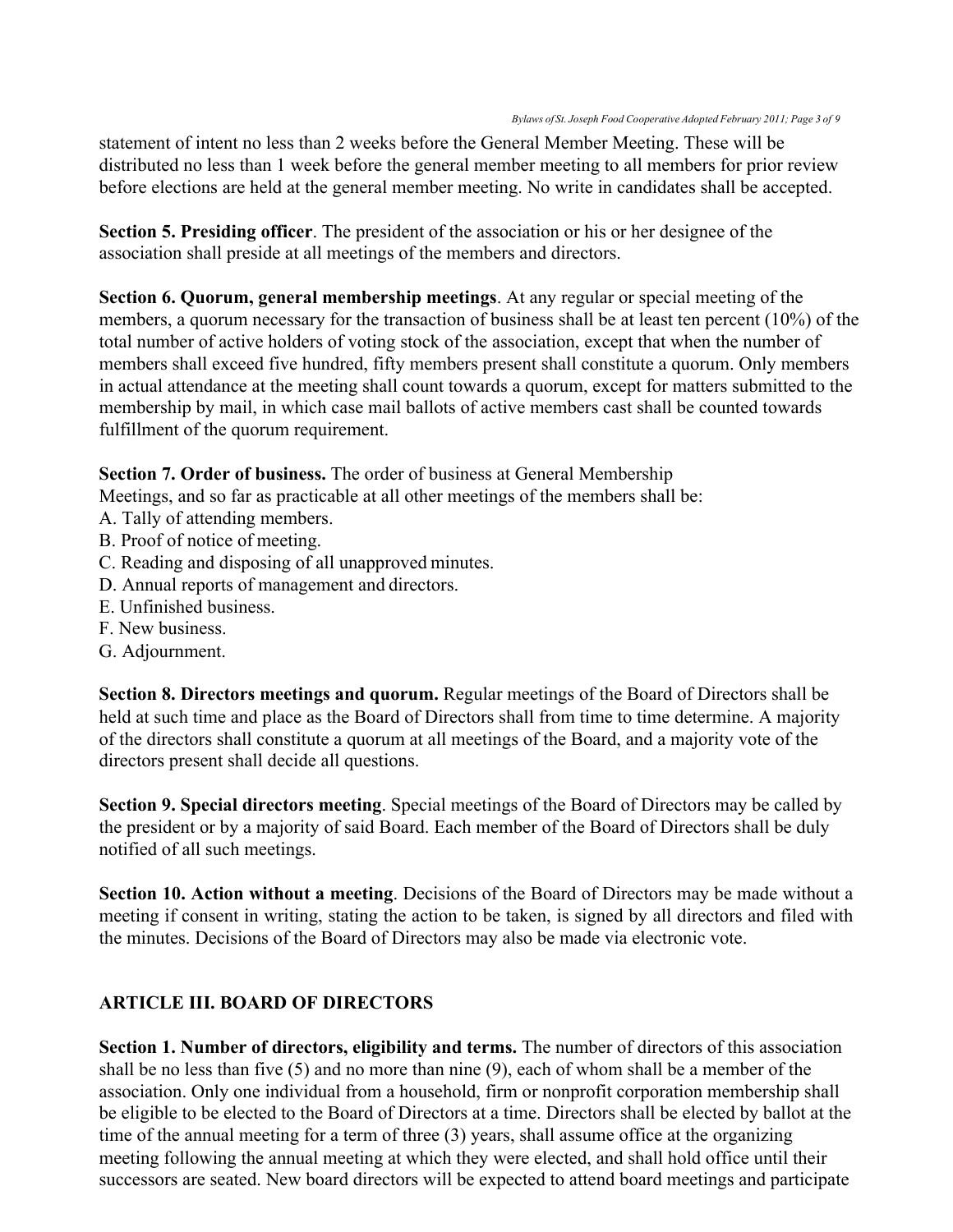*Bylaws of St. Joseph Food Cooperative Adopted February 2011; Page 4 of 9*

in an orientation program during the period between their election and assumption of office. The terms of office shall be so arranged that as nearly as possible the terms of office of an equal number shall expire each year. If any director shall cease to be a member of the association, his or her office shall be automatically vacated. No more than one (1) board director shall be a paid employee of the association. When filling vacancies caused by any reason the position(s) will be filled for the remainder of the original term(s) by a vote of the remaining Board of Directors. Candidates with the highest vote totals shall get three-year terms, and the candidate(s) with the next-highest vote total(s) shall fill the vacated seat(s) for the remainder of the term(s). No director shall serve more than three (3) consecutive terms, regardless of whether those terms are for positions being filled for the remainder of original terms (one or two years) or for three-year terms. After a period of a minimum of one year off the board, a director having served the maximum of three consecutive terms is again eligible to put forth his/or her candidacy for re-election to the board. The Board of Directors is encouraged to recognize the special relationship between the cooperative and the students at the College of St. Benedict and St. John's University by allowing interested students to be involved in meetings of the Board of Directors.

**Section 2. Organizing meeting**. The Board of Directors shall meet within two (2) months after the general membership meeting at which elections took place. At this meeting, the Board of Directors shall establish its annual meeting schedule and elect officers.

**Section 3. Compensation and reimbursement.** No member of the Board of Directors shall be compensated for board related activities. Officers and directors shall be entitled to reimbursement for actual expenses incurred in attending board meeting or other business of the association. Such expense claims shall be approved by a majority of the Board. Reimbursement to directors shall not constitute payments to them as employees.

**Section 4. Removal.** Any director of the association may, for cause, be removed by a vote of twothirds (2/3) of the members of the Board of Directors. Failure of a director to attend two consecutive directors meetings or one-third of the directors meetings during a year, shall result in automatic removal from office unless a majority of the members of the Board of Directors votes to relax this rule in a particular situation. In case of removal, the members of the Board of Directors shall fill the vacancy for the unexpired term of such director by special election.

**Section 5. Membership of Non-Patrons.** The Board of Directors may, by a simple majority vote, grant membership status to non-patrons. This action would normally be taken when a nonpatron individual or organization provided financing in return for Class C shares of the cooperative.

# **ARTICLE IV. DUTIES AND POWERS OF DIRECTORS.**

**Section 1. Management of business.** The Board of Directors shall govern the business and the affairs of the association and make all necessary rules and regulations not inconsistent with law or with these bylaws. The Board of Directors shall have power to employ and dismiss a manager or management group of the association and to determine their duties and fix their wages. The association shall pay for Director & Officer (D&O) insurance.

**Section 2. Bonding of employees.** The Board of Directors may require the manager and all other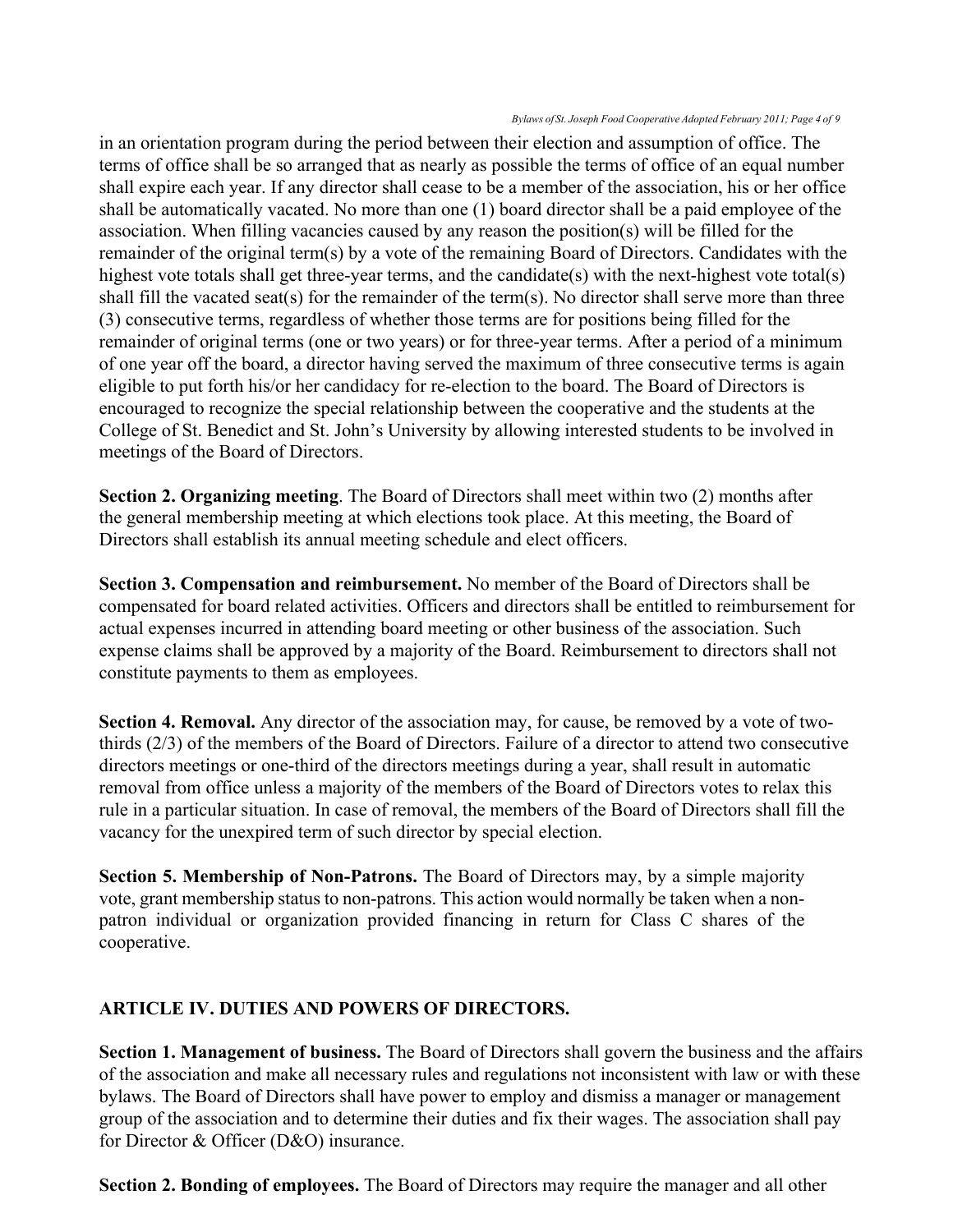officers, agents, and employees charged by the association with the responsibility of the custody of any of its funds or property to provide a fidelity bond in such sum as the Board of Directors shall determine. Such bond shall be furnished by a responsible bonding company or other surety satisfactory to the directors, and the cost thereof shall be paid by the association.

**Section 3. Accounting system and audit.** The Board of Directors will install and maintain an adequate system of accounts and records. The Board shall review financial statements at least quarterly. The books and accounts of the cooperative will be audited or reviewed in such manner as the Board deems advisable. The auditor shall provide a printed report containing at least a balance sheet showing the financial condition of the association at the close of the fiscal year and a statement of income and expense for the year, and such statistical memoranda as may be desired by the Board of Directors. The Board of Directors shall have the authority to have the books audited more frequently than once a year, and at such times as they may determine to be advisable. The report of such audit or review will be made at the next annual meeting of the members.

# **ARTICLE V. DUTIES AND POWERS OF OFFICERS.**

**Section 1. President.** The president shall:

- a) preside over all meetings of the association and of thedirectors;
- b)sign as president, with the secretary, all leases, notes, deeds and other conveyances of real estate, as well as all certificates of stock of the association.

**Section 2. Vice President**. In the absence of disability of the president, the vice president shall perform the duties of the president.

### **Section 3. Secretary.** The secretary shall:

- a)Ensure that a complete record of the meetings of the association and of the Board of Directors is kept;
- b) Sign as secretary, with the president, all leases, notes, debts and other conveyances of real estate, as well as all certificates of stock of the association;
- c) Serve all notices required by law,
- d) Shall cause to be prepared and submitted to the annual meeting of the members a complete and detailed report of the current year's business. The annual report shall contain a statement of assets and liabilities, a statement of income and expenses, and such other statements and statistical memoranda as the Board of Directors shall require. The Board of Directors may delegate these duties as may be required of him or her by the association or the Board of Directors.
- e) Keep a record of active and inactive members, updated at leastmonthly.

# **Section 4. Treasurer**. The treasurer shall:

- a)Oversee the receipt and disbursement of all funds of the association;
- b)Ensure that complete records of all financial transactions of the association are kept;

c) Shall cause to be prepared and submit to the General Membership Meeting complete and detailed report of the current year's business, which report shall contain a statement of assets and liabilities, a statement of income and expenses, and other such statements and statistical memoranda asthe Board of Directorsshall require. Such statements shall be in printed form, and in sufficient quantities so that each member attending such meeting may have a copy. He/she shall submit such monthly reports as may be required by the Board of Directors.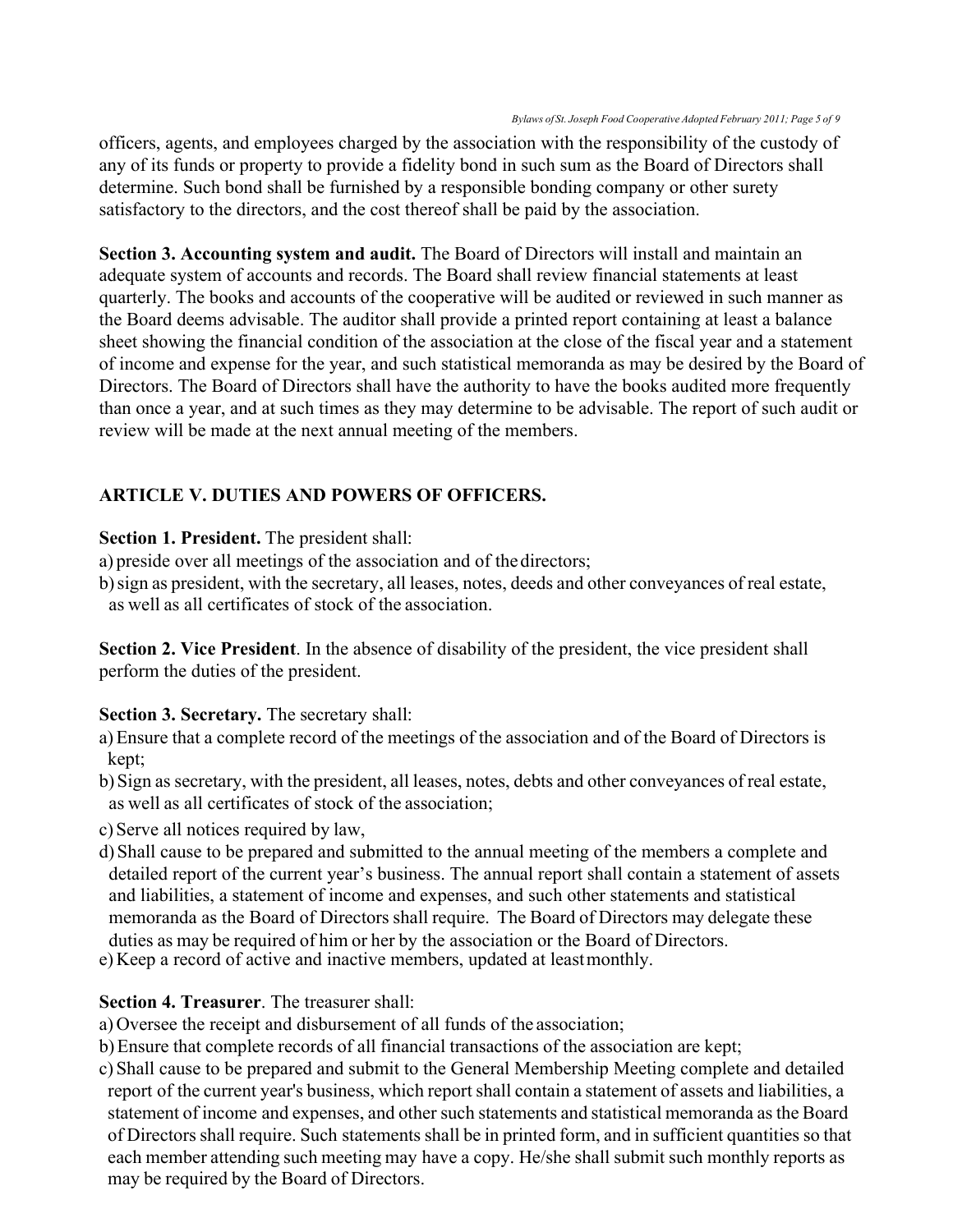d)Perform such other duties pertaining to his or her offices that may be required by the Board of Directors.

**Section 5. Manager**. The Board of Directors shall have the power to employ and dismiss a general manager of the association. The general manager shall have general charge of the ordinary and usual business operations of the association subject to the direction and approval of the directors. The manager shall be required to maintain all business records and accounts in such a manner that the true and correct condition of the business may be determined whenever practical. He or she shall provide annual and periodic reports in a form and manner prescribed by the directors. The manager shall employ and discharge employees subject to direction and guidelines approved by the Directors. The manager shall handle and account for all monies belonging to the association which come into his or her possession in the manner and form prescribed by the Directors.

### **ARTICLE VI. CAPITAL STOCK.**

**Section 1. Certificates or proof of membership**. Membership cards shall be issued, in lieu of certificates for Class A stock, when the initial required stock is fully paid for and the membership application has been received. Class B stock received as patronage dividends shall be evidenced by written notice allocation mailed to the members. Class C stock shall be evidenced by certificates issued by the association. The association retains the right to terminate all memberships as provided in the bylaws and to purchase or recall all stock.

Redemption of capital stock by the association is subject to any indebtedness owing the association by the stockholder.

**Section 2. Classes and issue.** In order to further the cooperative character of this association and provide a means whereby its current and active members will finance the association, this association is authorized to issue Class B or Class C stock, equity reserve or capital interest certificates, or any other media as determined by the Board of Directors and as permitted by the law under which this association is organized. Funds and credits arising from the issue of such stock, certificates or other media may be used for creating a revolving fund for the purpose of building up an amount of working capital to meet the association's financing needs.

Whenever the association determines that all of its funds are not necessary for the proper financing of the operations of the association, the Board of Directors may choose to retire Class B or Class C stock, liquidate equity or capital reserves or any other media previously issued.

**Section 3. Non-transferability**. Shares of stock shall be transferable only to the association with the consent and approval of the Board of Directors. Shares of stock may not be transferred in any other manner.

**Section 4. Refund or repurchase by the association.** The association shall repurchase all shares of stock of terminating members, whether for cause or for voluntary or involuntary reasons, on the condition that the association has sufficient capital as determined by the Board of Directors. The Board of Directors may establish additional conditions and terms for repurchase of members' shares of stock, provided such conditions and terms apply to all members equitably.

**Section 5. Order of payment upon dissolution or liquidation**. Upon dissolution or liquidation of the association the debts and liabilities of the association shall first be paid according to their respective priorities. Stockholders or other holders of equity of capital reserve credits or other media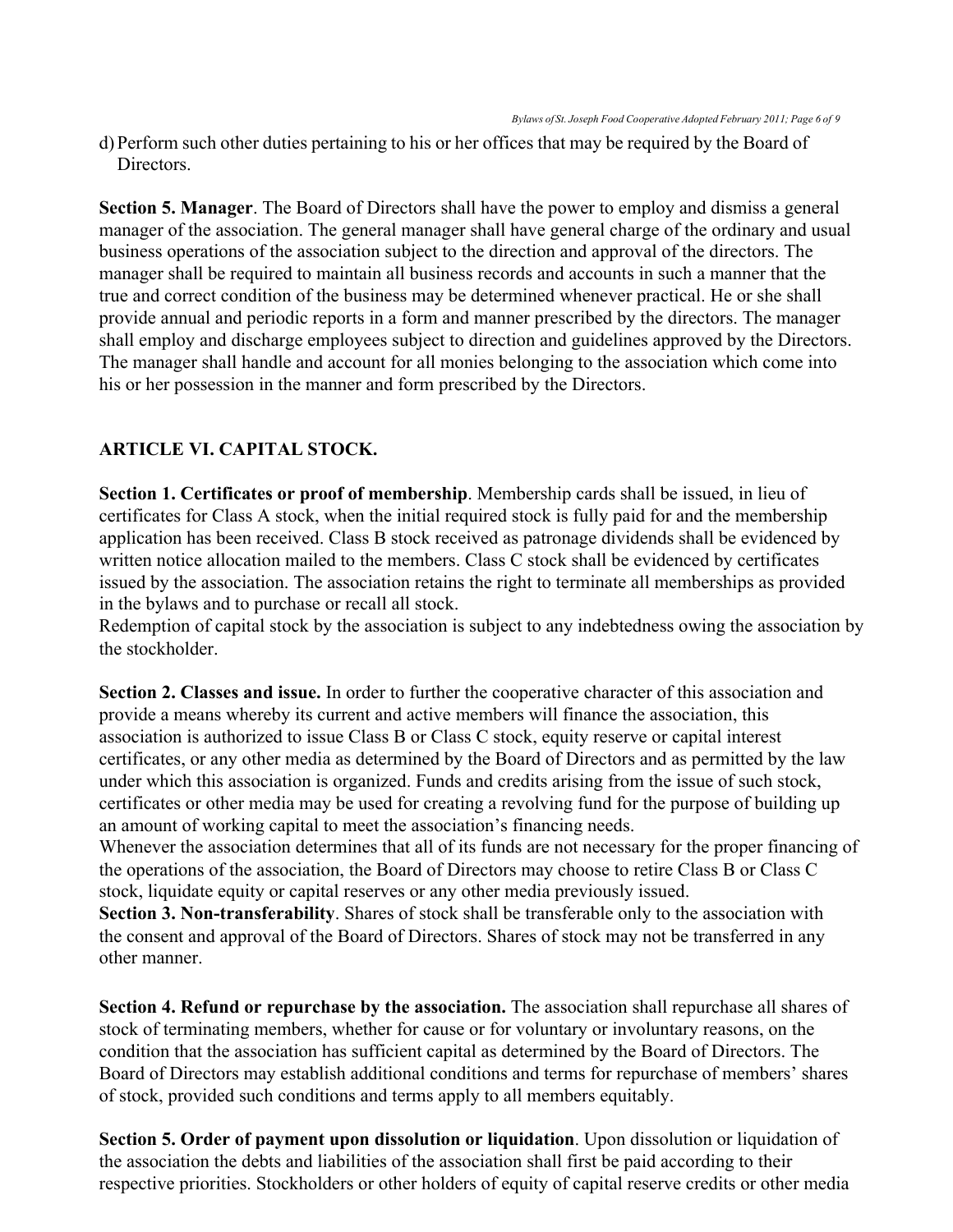issued by the Board of Directors shall then be paid the par value of their shares or credits with payment made in the following order: Class C, followed by Class B, followed by Class A. Such members or other holders of equity, capital reserve credits or other media issued by the Board of Directors shall receive the par value of their shares or credits with holders of the shares of Class C stock also receiving the amount of all declared but unpaid dividends thereon. Any additional property remaining after stockholders and other equity holders have been paid shall be distributed to another association doing business on a cooperative basis or a nonprofit organization exempt from taxes under Section 501(c)(3) of the Internal Revenue Code, as shall be determined by the Board of Directors.

### **ARTICLE VII. DISTRIBUTION OF SURPLUS.**

#### **Section 1. Annual net savings.**

- a)Gross receipts. Gross receipts shall be all proceeds from the sale of goods and services to members and non- members and all other sums received (including patronage dividends and all nonpatronage income).
- b) Deductions from gross receipts. The association shall deduct from "gross receipts" all expenses incurred in generating the "gross receipts" including, but not limited to, marketing expenses, costs of goods or services sold, taxes, deprecation, reserves for doubtful accounts and all other necessary expenses.
- c) Total annual net savings. The amount remaining after reducing the "gross receipts" by these deductions shall constitute the annual net savings (net earnings) of the association.

#### **Section 2. Member patronage income.**

- a) Member patronage. Annual net savings shall be divided into: 1) annual net savings from member patronage and 2) annual net savings from non-member patronage, and 3) non-patronage sources. Annual net savings from member patronage shall be determined by taking the percentage of gross receipts attributable to business done with or for members (including patronage dividends, etc.) and multiplying that percentage times the total annual net savings minus non-patronage savings. The amount resulting shall be annual net savings from member patronage, which shall be distributed to the member-patrons of this association in proportion to the amount of business done by them with the association, subject only to the deductions and the exceptions provided in Section 3 and 4 of this Article.
- b)Non-member patronage and non-patronage income. the difference between total annual net savings and net savings from member patronage shall be annual net savings from non-member patronage and non-patronage sources.

**Section 3. Educational reserve**. The Board of Directors may set aside a sum not to exceed five percent (5%) of non-member patronage and non-patronage income as an educational fund which shall be used for the purpose of promoting and encouraging cooperative associations.

**Section 4. Capital reserve**. The Board of Directors shall annually set aside all annual net savings from non- member patronage and non-patronage sources less any deductions for the educational reserve as a capital reserve. In addition, the Board of Directors may also place into the capital reserve fund all annual net savings from member patronage attributable to member-patrons who are unidentified, or who do not consent to take into account patronage dividends from the association in the manner provided in 26 U.S.C.Section 1385 annual net savings from patronage attributable to members who so consent, but which result in a distribution of less that the minimum amount of three dollar (\$3.00) to any one member. Amounts previously set aside as capital reserves shall not be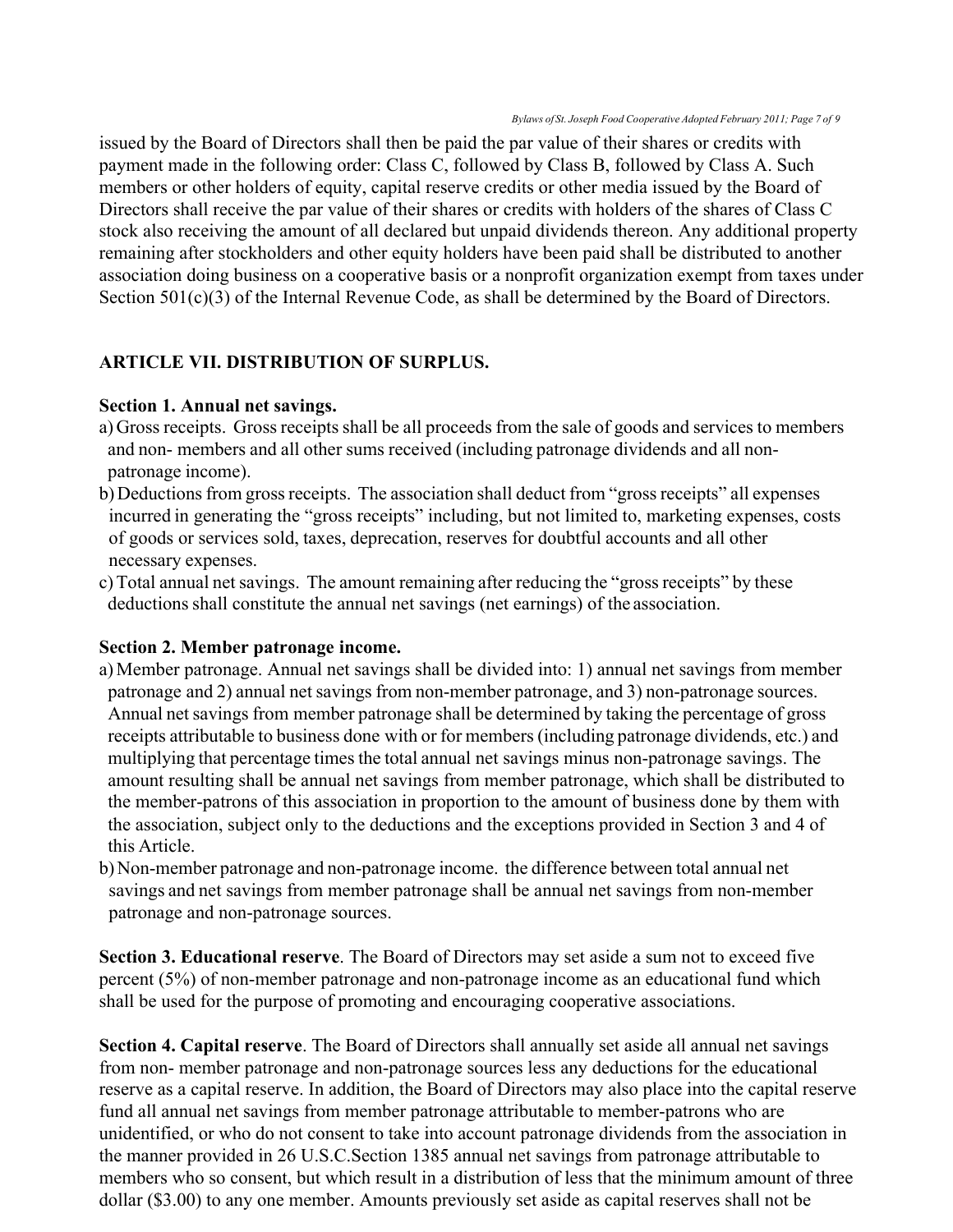allocated to the member-patrons but shall be kept in the general reserve fund of the association. The Board of Directors may, by resolution duly adopted prior to the beginning of the fiscal year, set aside up the fifty percent (50%) of the annual net savings from member patronage or other reasonable amounts as a capital reserve.

- a) The annual net savings from member patronage, less any deductions or exceptions as determined by Sections 3 and 4 of this Article, shall be distributed annually to the member-patrons of the association. Member-patrons shall, by their ongoing membership in the association, consent to include in their income such patronage distributions from the association in the manner provided in and to the extent required by 26 U.S.C. Section 1385.
- b) Patronage dividends shall be distributed in cash or in equity (Class B stock) or by any combination thereof designated by the Board of Directors. Equity distributions (Class B stock) may be paid or redeemed in whole or in part at such time, in such manner and such order as shall be determined by the Board of Directors in its sole discretion. The Board of Directors may establish policies and programs for the payments of or redemption of such equities. No transfer or assignment of such equity (Class B stock) shall be allowed without the approval of the association.

**Section 5. Allocation of losses**. If this association has sustained an annual loss in net savings from member patronage, it shall have the power and authority to allocate such losses from member-patron business in the following manners: 1) to the member patrons for such year or years on a patronage basis and apply such losses against the equity credits or stock of said member-patrons; 2) to apply the loss to the association's capital reserve; 3) or to carry forward or back such loss, as determined by the Board of Directors.

### **ARTICLE VIII. CONSENT BY MEMBERS**.

Each member of this association shall, by becoming a member, consent that the amount of any distributions with respect to his, her or its patronage occurring in any fiscal year which are made by qualified written notices of allocation (as defined in 26 U.S.C. 1388) received by him, her or it from the association shall be included in his, her or its income in the manner provided in 26 U.S.C. 1385 during the taxable year in which that qualified written notices of allocation are received. It is the intent of this provision to provide a consent binding on all members who retain or obtain membership in this association and receive a written notification and copy of this bylaw, for the purpose of making such distributions "qualified" within the meaning of the Internal Revenue Code.

#### **ARTICLE IX. INDEMNIFICATION.**

This association shall indemnify each person who is or has been a director, officer or employee of this association, and each person who is serving or who has served at the request of this association as a director, office, employee or agent of another corporation, partnership, joint venture, trust or other enterprise against expenses, including attorney's fees, judgments, fines and amount paid in settlement, actually and reasonably incurred by him or her to the fullest extent of his or her right to indemnity under current Minnesota corporation law.

#### **ARTICLE X. MISCELLANEOUS PROVISIONS.**

**Section 1. Fiscal Year.** The fiscal year of this association shall begin on the first day of January and